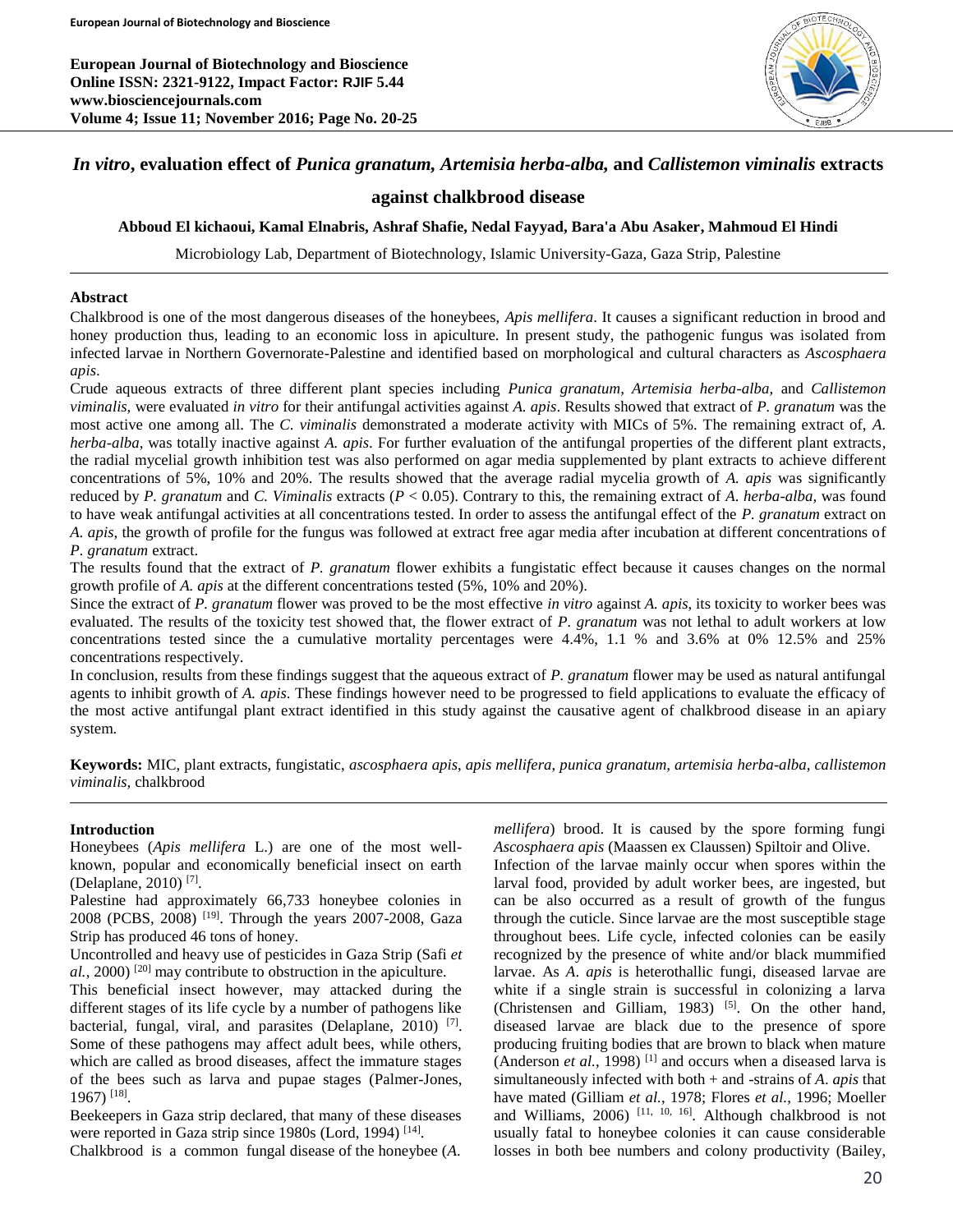1963)<sup>[2]</sup>, thus causing high economic losses through reduced honey production.

The development of chalkbrood disease is usually connected with the prevalence of the infectious materials (fungal spores) in honeybee colonies and in the hive environment (Flores and Gutierrez, 1997)<sup>[9]</sup>.

Extracts isolated from several plants have been proved to have antifungal (Satish *et al.*, 2007) [21], antibacterial (Saxena and Gomber, 2006)<sup>[22]</sup>, anti-inflammatory (Schinella et al., 2002) [23] , and antioxidant activities (El-Massry *et al.,* 2002; schinella *et al.*, 2002)<sup>[23]</sup>.

(Chantawannakul *et. al.* 2005) [3] , has demonstrated an antifungal action of the aqueous extracts of some medicinal plants such as cinnamon and betel piper against *A*. *apis*.

Taking into consideration the importance and the safe of naturally occurring compounds found in most plants, the use of their extracts is still of great interest as possible antifungal agent fundamentally active against the chalkbrood disease.

Therefore, the purpose of the present study was to evaluate *in vitro* the antifungal activities of the crude extracts of three plant species including *Punica granatum, Artemisia herbaalba, and Callistemon viminalis,* against *A*. *apis*, the causative agent of chalkbrood disease in honeybee larva. The plants were mainly selected on base of their ethno-medicinal properties, where they showed antimicrobial activity when tested against bacteria, fungi and yeasts. Furthermore, these plant species could be easily found in the studied area.

# **Materials and Methods**

## **Fungus isolation and identification**

Larvae showing characteristic symptoms of chalkbrood disease (white mummified larvae) were collected from naturally infected hives from a local apiary at Beit Lahia city, Northern Governorate, Palestine. This was done for isolation and identification of *A. apis* to be used throughout the study.

The isolation and cultivation technique followed here was previously described by (Davis *et al. 2003*) [6] . Mummified larvae were dabbed onto the agar surface at various points around the PDA-0.4 YE plate. The plates were incubated at 30°C in a biological incubator.

For identification of fungus, purified cultures were examined macroscopically and microscopically depending on their morphological traits, mycelium growth, colony texture and ascospore production.

# **Preparation of Plant material and plant extracts**

The selected parts of different plants: *Artemisia herba-alba* whole plant, *Callistemon viminalis* Leaves, *Punica granatum* flowers. Plant parts were shade dried at room temperature (20- 25ºC) for 7 days. Plant powders (20 g) were extracted by soaking overnight in 80 ml distilled water i.e. 20% (W/V). The mixture was boiled and filtered through a piece of cheesecloth gauze. The filtrates were centrifuged at 3000 rpm for 5 min to remove plant debris. The supernatants were sterilized by filtration through sterilized, disposable filter unit with a pore size of 0.45µm into sterile cups. All extracts were preserved at 4ºC for further investigation. This preparation is designated as 100% crude plant extract and used to examine their effects on A. apis.

# **Determination of the Minimum Inhibitory Concentration (MIC)**

Crude extracts of the different plants were screened in order to test their antifungal activity, using the Minimum Inhibitory Concentration (MIC) method on PDA+0.4 y media as described by (Liu *et al.* 1991)<sup>[13]</sup>.

The lowest concentration of plant extract that inhibit visible growth of fungi on the agar plate was considered as the minimal inhibitory concentration (Hornitzky, 2001; Davis and Ward, 2003)<sup>[12, 6]</sup>.

# **Preparation of spore suspension**

Spore suspension was obtained by washing the ascospores that formed on the surface of plates with 5-10ml of 0.01% sterile Tween 80. The suspension was collected in a sterile 100ml Erlenmeyer flask. The density of spore suspension was adjusted a final concentration of approximately  $50 \times 10^6$ spore/mL.

# **Preparation of plant extracts media**

Plant extracts were separately incorporated into molten PDA+0.4 Y media to obtain final concentrations of 0.625, 1.25, 2.5, 5, 10 and 20%.

# **Inoculation and incubation of plates**

After solidification, equal volumes  $(100 \mu L)$  of spore suspension containing approximately 5×10<sup>5</sup> spores of *A. apis*  was inoculated at the surface of agar plates.

All plates were incubated at  $30^{\circ}$ C for 8 days. Plates were visually inspected for the presence of growth of *A*. *apis*  colonies. The lowest concentration at which no visible growth of *A*. *apis* was observed is considered as the MIC of that extract. Control plates free of any extract were also prepared.

# **Evaluation of antifungal activity of plant extracts by radial growth**

After solidification, wells of 5 mm diameter were made in the center of agar medium with a sterile glass pipette. The control samples were PDA+0.4 Y medium without plant extract. Two perpendicular lines passing by the center of the dish and intersecting directly above the center of the hollow were drawn on the cover of the Petri dish.

# **Preparation of the inoculums**

Five mm diameter agar discs covered with the fungus mycelium were cut out from the stock plates and used as inocula for the bioassay.

The discs were aseptically transferred and placed in the central well of the dish. Plates incubated in a dark at 30°C.

The radial mycelial growth for all treatments and control were measured by averaging the length of the four radii (mm) of the mycelium ring from the center of the inoculum disc to the outer growing edge of the mycelia along the two perpendicular lines that had been previously drawn on the cover of each plate. Measurements were determined every 24 hr for 4 days.

The percentage of inhibition of fungi growth was also calculated with respect to the control using the following formula (Nwachukwu and Umechuruba 2001).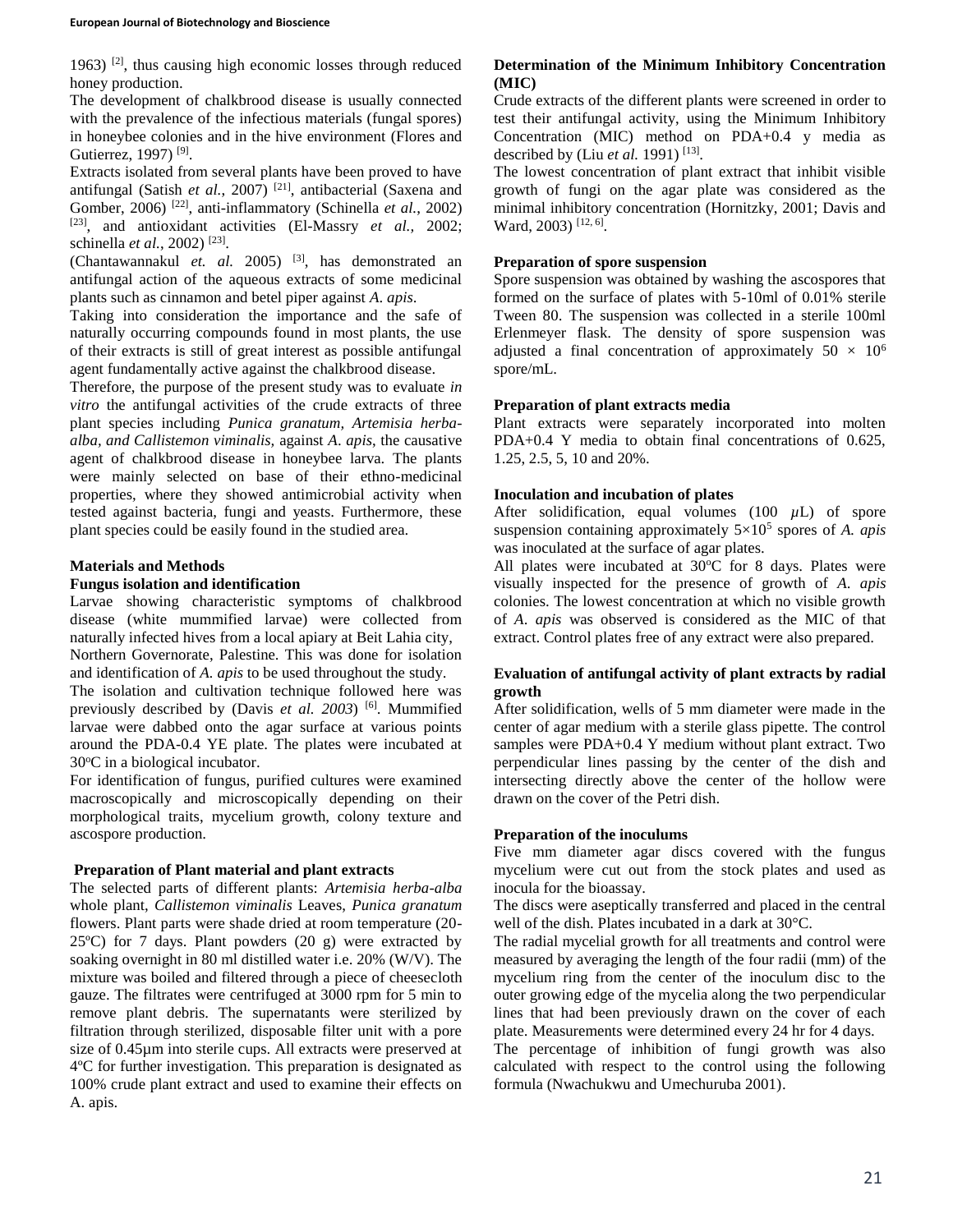Inhibition Percentage (%) = 
$$
\frac{rc - rt}{rc} \times 100
$$

Where;

 $rc =$  Average radius of the fungi grown in the control (mm).

 $rt =$  Average radius of the fungi grown in the extract (mm)

There were four replicates for each concentration and seven replicates for the control.

Plants showing best antifungal activity against *A. apis* were chosen for further analysis.

### **Statistical Analysis and calculations**

Antifungal activities of plant extracts, expressed in terms of radial growth using descriptive statistics, the mean and standard deviation of radial growth of the fungus.

The effect of the different concentrations of plant extracts on fungal growth was analyzed by one-way analysis of variance (one-way ANOVA) and the significance of the differences between means was determined by using the Tukey honest significant difference (HSD) test at 5% level.

### **Evaluation of the toxicity of** *P. granatum* **extract on** *A. mellifera*

The objective of this experiment was to assess the oral toxicity of *P. granatum* extract on adult honeybee workers to evaluate the potential of this extract as safe effective treatment for chalkbrood disease in the colony.

### **Procedure**

# **i) Collection and housing of bees**

An average of 350±20 adult worker bees, were brushed into each cage (140  $\times$  140  $\times$  70 mm) with a nylon mesh on the walls for air circulation (Figure 1). Every cage was equipped with an artificial bee feeder made of  $9 \times 3$  cm plastic cylinder fixed on the floor at the corner of the cage.



**Fig 1:** Cages used in evaluation the effect of *P. granatum* extract on honeybees  $(140 \times 140 \times 70 \text{ mm}$  dimension)

### **ii) Feeding conditions**

Four different concentrations of pomegranate extract 12.5, 25, 50 and 100% were

prepared in distilled water. Sugar (sucrose) was dissolved in each concentration to make 50% solution (50% w/v sucrose in pomegranate extract solution). The control was composed from 50% sucrose solution only.

Before the assays, the bees were starved for 2 hr. Feeders were then filled with 10 ml of the target concentrations and bees were allowed to feed. After 24 hr of starting, feeders were removed and the amount of the syrup consumed by bees in each cage was determined. Bees were then fed on 50%  $(w/v)$ ,

freshly prepared sugar syrup *ad libitum* only.

#### **iii) Bee's mortality**

Immobile bees or those that fallen down at the floor of the cage and showed no response to mechanical stimuli were scored as dead. Mortality was checked daily and dead bees were counted.

#### **Results**

#### **Morphological characteristics**

The isolated fungus was identified on basis of cultural and morphological characteristics as *A*. *apis* as illustrated in figure 2





**Fig 2:** (A) Images of mature ascoma have a dark-brown appearance. The transparency of the ascoma walls allows observation of a number of small spherical shaped asci at 10×. (B) Ascospores out of ruptured ascoma at 40×.



**Fig 3:** Isolated spores of *A. Apis* at  $40 \times$ .

The fungal mating test was performed and the formation of ascospore were clear in the conjugation line in the middle of the plate (Figure 4.).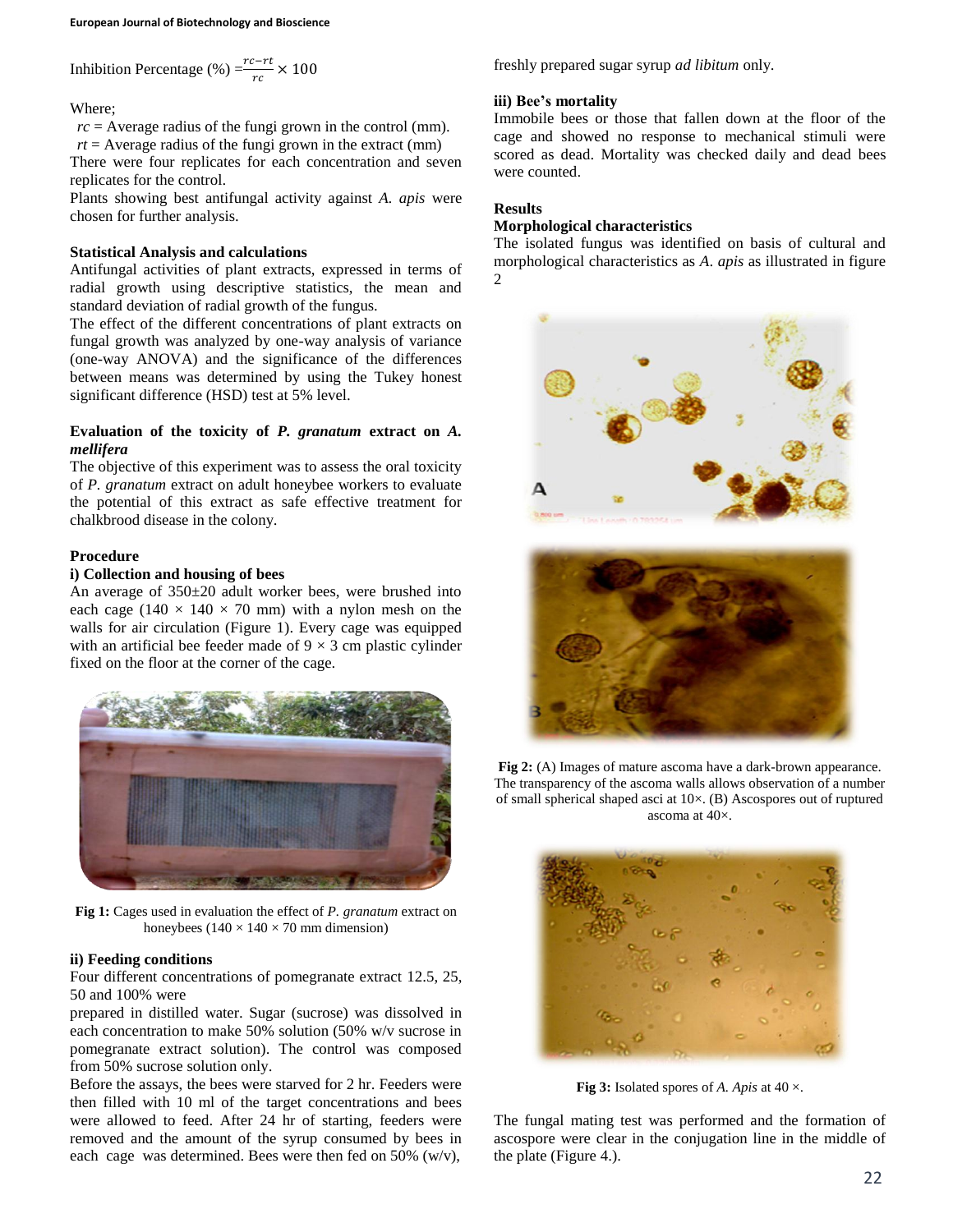

**Fig 4:** Cultural colony of *A. apis*, the red arrow pointed to the ascospores formed due to congregation of (+) and (-) types of the two separated fungal colony.

### **Minimum Inhibitory Concentrations (MICs) of the various plant Extract**

The Minimal Inhibition Concentrations of the different extracts after 8 days against *A. apis* are outlined in Table 1.

| <b>Table1:</b> Minimal Inhibition Concentrations of the different extracts |  |
|----------------------------------------------------------------------------|--|
| after 8 days against A. apis                                               |  |

| Used plant            | <b>Minimal Inhibition Concentration</b><br>MIC $%$ |  |  |  |  |  |
|-----------------------|----------------------------------------------------|--|--|--|--|--|
| Artemisia alba        | > 20                                               |  |  |  |  |  |
| Punica granatum       | 0.625                                              |  |  |  |  |  |
| Callistemon viminalis |                                                    |  |  |  |  |  |

Among the tested plant extracts, *P. granatum* was the most active extract against *A apis* with MIC of 0.625%. Other *C*. *viminalis* exhibited moderate MIC against *A*. *apis* with MICs of 5%. The remaining extract *A*. *herba- alba*, was ineffectual against *A. apis* in this *in vitro* test system The photograph below (figure 5) are typical growth presentations of *A. apis* in the *in vitro* system employed in this investigation.



**Fig 5:** A pictorial presentation of the inhibitory effect of *P. granatum*  MIC compared to the control after 8 days of incubation

#### **Antifungal activity of plant extracts**

Similar to the results of MIC test, the most active antifungal extract in this experiment was that of *P. granatum*, where the average radial mycelia growth of *A. apis* was significantly reduced ( $P < 0.05$ ) by this extract at  $2<sup>nd</sup>$ ,  $3<sup>rd</sup>$ , and  $4<sup>th</sup>$  days of incubation at the different concentrations tested when compared with cultures grown on untreated media. (Table 2.).

**Table 2:** The effect of *P*. *granatum* extract over time on the radial growth of *A*. *apis* where 20, 10 and 5 represent extract that was diluted; 0=control

| Time in days | <b>Concentration</b> %    |                       |                       |                          |  |  |  |  |
|--------------|---------------------------|-----------------------|-----------------------|--------------------------|--|--|--|--|
|              |                           |                       | 10                    | 20                       |  |  |  |  |
| 1 st         | $5.0+1.2^a$               | $5.0 \pm 0.9^{\rm a}$ | $4.6 \pm 1.0^{\rm a}$ | $4.3 \pm 0.5^{\text{a}}$ |  |  |  |  |
| $\gamma$ nd  | $14.9 \pm 1.6^{\text{a}}$ | $7.3 + 0.6^b$         | $6.8 \pm 1.8^b$       | $5.4 + 0.4^b$            |  |  |  |  |
| 2rd          | $24.8 \pm 1.9^{\rm a}$    | $7.6 \pm 0.9^b$       | $9.0+1.1b$            | $6.0 \pm 0.9^b$          |  |  |  |  |
| ⊿th          | $32.6 \pm 1.5^{\text{a}}$ | $8.4 \pm 0.5^{\rm b}$ | $9.5 + 1.3b$          | $6.2 + 1.1$ <sup>c</sup> |  |  |  |  |

The value with a different letter in the same row is significantly different (*P*<0.05)

**Table 3:** The effects of *C*. *viminalis* plant extracts over time on the radial growth of *A. apis* where 20, 10 and 5 represent extract that was diluted; 0=control

| Time in         | <b>Concentration</b> % |                            |                           |                             |  |  |  |  |
|-----------------|------------------------|----------------------------|---------------------------|-----------------------------|--|--|--|--|
| davs            |                        |                            | 10                        | 20                          |  |  |  |  |
| 1 <sub>st</sub> | $5.0+1.2^a$            | $7.6 \pm 0.7$ <sup>b</sup> | $8.2 + 0.4^b$             | $7.6 \pm 0.3^b$             |  |  |  |  |
| 2 <sub>nd</sub> | $14.9 + 1.6^a$         | $15.8 + 1.7^a$             | $13.8 \pm 0.4^{\text{a}}$ | $13.6 \pm 0.3^{\text{a}}$   |  |  |  |  |
| 2rd             | $24.8 + 1.9^a$         | $26.7+1.7^{\rm a}$         | $24.4+1.0^a$              | $20.9+0.6^b$                |  |  |  |  |
| ⊿th             | $32.6 + 1.5^a$         | $34.7 \pm 0.8^{\text{a}}$  | $30.3 \pm 0.3^b$          | $25.3 \pm 1.4$ <sup>c</sup> |  |  |  |  |

The value with a different letter in the same row is significantly different (*P*<0.05)

The effect of the different concentrations 5, 10, 20% of *C*. *viminalis* extract are presented in Table 4.5. The radial mycelia growth of *A. apis* was significantly reduced at the 3rd day at 20% and at 4<sup>th</sup> day at 10% and 20% concentrations ( $P <$ 0.05).

**Table 4:** The effects of *A*. *herba-alba* plant extracts over time on the radial growth of *A*. *apes*. Where, 20, 10 and 5 represent extract that was diluted;  $0 =$  control.

| Time in         | <b>Concentration</b> %    |                  |                            |                             |  |  |  |  |  |
|-----------------|---------------------------|------------------|----------------------------|-----------------------------|--|--|--|--|--|
| days            |                           |                  | 10                         | 20                          |  |  |  |  |  |
| 1 st            | $5.0+1.2^a$               | $7.6 + 1.2b$     | $7.8 \pm 0.7$ <sup>b</sup> | $8.0 \pm 0.9^b$             |  |  |  |  |  |
| 2nd             | $14.9 + 1.6^a$            | $17.3 + 1.1b$    | $17.3 + 0.7b$              | $17.8 \pm 0.8^{\rm b}$      |  |  |  |  |  |
| 2rd             | $24.8 \pm 1.9^a$          | $28.1 + 1.2^b$   | $28.2 \pm 0.5^{\rm b}$     | $28.9 \pm 0.9^b$            |  |  |  |  |  |
| 4 <sup>th</sup> | $32.6 \pm 1.5^{\text{a}}$ | $36.1 \pm 0.9^b$ | $36.9 \pm 1.1^b$           | $38.6 \pm 0.8$ <sup>c</sup> |  |  |  |  |  |

The value with a different letter in the same row is significantly different (*P*<0.05)

The stimulatory effect of *A*. *herba-alba* on the mycelium growth of the *A*. *apis* at all concentrations tested across the four incubation days is clear. The stimulation was found to be associated with the increase of the concentration of the extract (Table 4).

Results indicated that the maximum inhibition percentages observed after 4 days of incubation were at 20% for *P*. *granatum*, Mycelium growth was inhibited by *P*. *granatum*  extracts at all concentrations.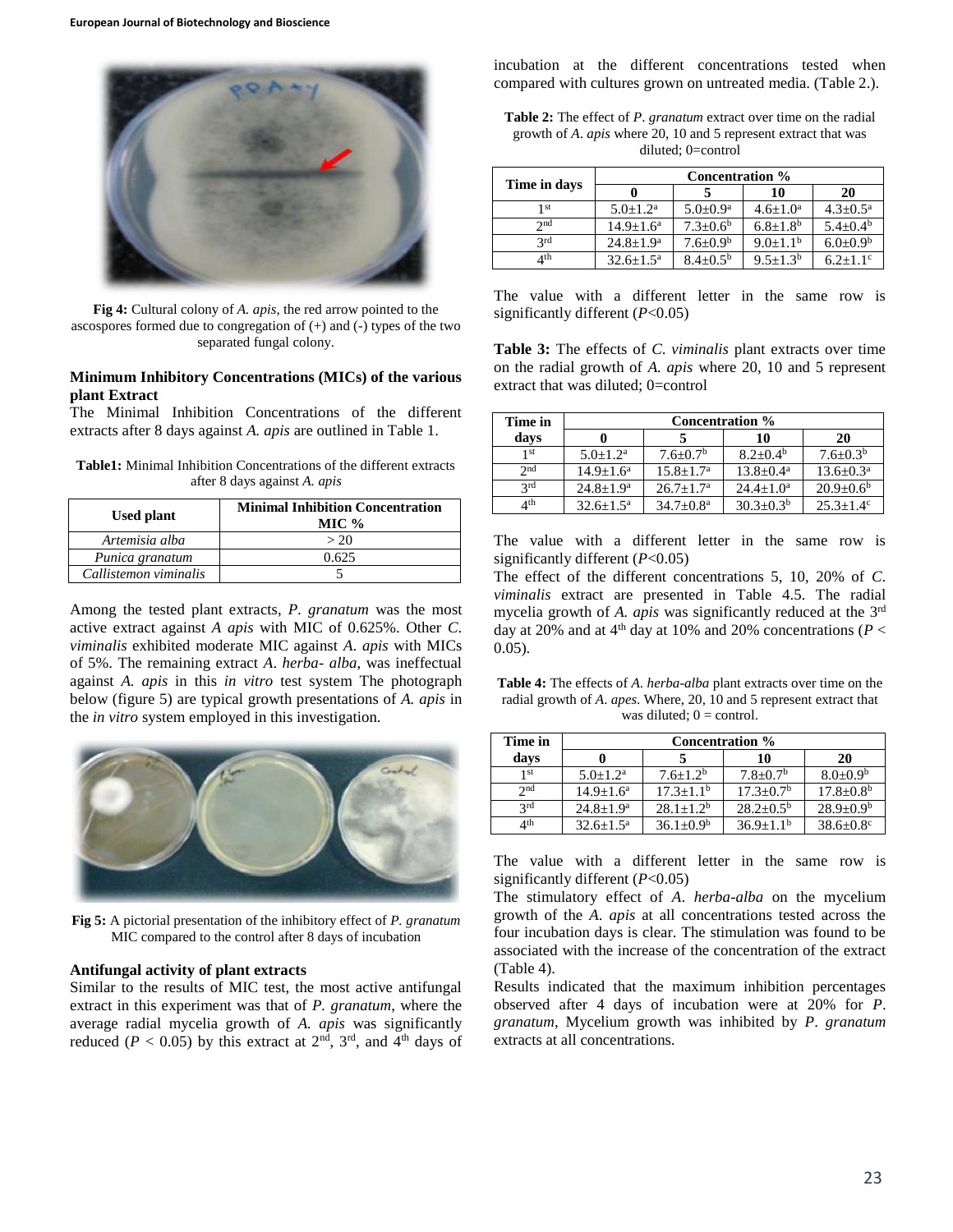**Table 5:** Percentage of radial growth inhibition of *A. apis* during four days of incubation on agar media treated with plant extracts.

| Percentage of inhibition $(\% )$ |         |         |            |         |           |         |         |                   |         |         |         |
|----------------------------------|---------|---------|------------|---------|-----------|---------|---------|-------------------|---------|---------|---------|
|                                  |         |         | Second day |         | Third day |         |         | <b>Fourth day</b> |         |         |         |
| 5%                               | 10%     | 20%     | 5%         | 10%     | 20%       |         | 10      | 20                |         | 10      | 20      |
| $-0.4$                           | $+8.4$  | $+14.7$ | $+50.8$    | $+54.6$ | $+63.6$   | $+69.2$ | $+63.7$ | $+75.8$           | $+74.3$ | $+70.9$ | $+81.1$ |
| $-51.8$                          | $-56.8$ | $-60.6$ | $-16.5$    | $-16.0$ | $-19.8$   | $-13.2$ | $-13.7$ | $-16.5$           | $-10.8$ | $-13.3$ | $-18.5$ |
| $-53.0$                          | $-64.3$ | $-53.0$ | $-6.4$     | $+7.1$  | $+8.3$    | $-7.6$  | $+1.4$  | $+15.8$           | $-6.4$  | $+7.2$  | $+22.4$ |
|                                  |         |         | First day  |         |           |         |         |                   |         |         |         |

+: growth inhibition: no growth inhibition.

#### **The nature of antifungal effect of** *P. granatum* **extracts**

The average radial mycelial growth of *A*. *apis* when subcultured from treated plates into extract free media with respect to time of incubation are presented in (Figure 6.)



**Fig 6:** Growth profile for *A*. *apis* on PDA with 0%, 5%, 10% and 20% concentrations of *P. granatum* flower extract.

Such difference between the three tested concentrations was gradually decreased over the time. After five days of incubation no significant difference was detected between plates subcultured with mycelium discs from 5% and 10% (*P*   $= 0.527$ ) and between 10% and 20% ( $P = 0.096$ ).

#### **Toxicity of** *P. granatum* **extract on** *A. mellifera*

The results of the effect of different concentrations of *P. granatum* extract on worker bees though 96 hr. period are presented in (Figure 7).



**Fig 7:** Cumulative mortality curves (%) of bees during 4 days period after feeding on four different concentrations of *P. granatum* extract as compared to control. Values between brackets are the percentages of the amounts of *P. granatum* extract-sucrose mixture consumed by bees in each treatment.

The highest percentage of cumulative mortality was recorded after 96 hr. and ranged from

1.1% to 22.4% at the different treatments, while the highest percentage of mortality (22.4%) was recorded at the highest concentrations tested (100%) after 96  $\mathrm{hr}$ , of the test.

# **Discussion**

#### **Identification of** *Ascosphaera apis*

The morphological properties of the isolated colonies are in general agreement with previous reports (Chorbiñski and Rypuùa, 2003)  $[4]$ . Specifically, the ascospores growth was visible on 6-8 days after inoculation. Sizes of spores, ascospore and ascocyst diameters of the *A apis* agreed well with previously reported measurements (Gilliam *et al.*, 1978; Chorbiñski and Rypula, 2003)<sup>[11]</sup>. Moreover, the mycelium was white, compact and aerial with septated haypha (Chorbiñski and Rypuùa, 2003) [4] . Since it is a heterothallic fungi, mating tests have been used to diagnose species as A. apis (Christensen and Gilliam, 1983)  $[5]$ . When cultures were paired with two types, a black line of ascoma was observed due to congregation between  $(+)$  and  $(-)$  types of the two separated fungal colony. This behavior of the fungus was previously confirmed by (Spiltoir and Olive 1955)<sup>[25]</sup>.

### **Plant extract administrated antifungal activity** *Punica granatum*

The aqueous crude extract of *P. granatum* flower had the highest inhibition on fungal growth with a mean diameter of 6.2 mm at the concentration of 20% at the  $4<sup>th</sup>$  day compared to 32.6 mm of the control (Table 2).

#### *Callistemon viminalis*

*C*. *viminalis* exhibited low activity against *A*. *apis* where the MIC was 5% (Table 1) and the radial mycelia growth were significantly reduced ( $P < 0.05$ ) at the 3<sup>rd</sup> day at 20% and at 4<sup>th</sup> day at 10% and 20% only (Table 3).

### **Plant extract of** *Artemisia herba-alba* **did not demonstrate antifungal activity**

The weakness of antimicrobial activity of *A. herba-alba*  extracts has been demonstrated by **(Seddik** *et al.* **2010)** who found that the antibacterial activity of *A. herba-alba* aqueous and ethyl acetate extracts was ranged from weak to no effect against selected bacterial strains.

#### **The nature of antifungal effect of** *P. granatum* **extract**

An alternations in the normal growth profile of *A. Apis* was determined after exposure to different concentrations of *P. granatum* flower extract (5%, 10% and 20%) compared to the control (0 concentrations), and this alternation still significant, even after 5 days of incubation on extract free media.